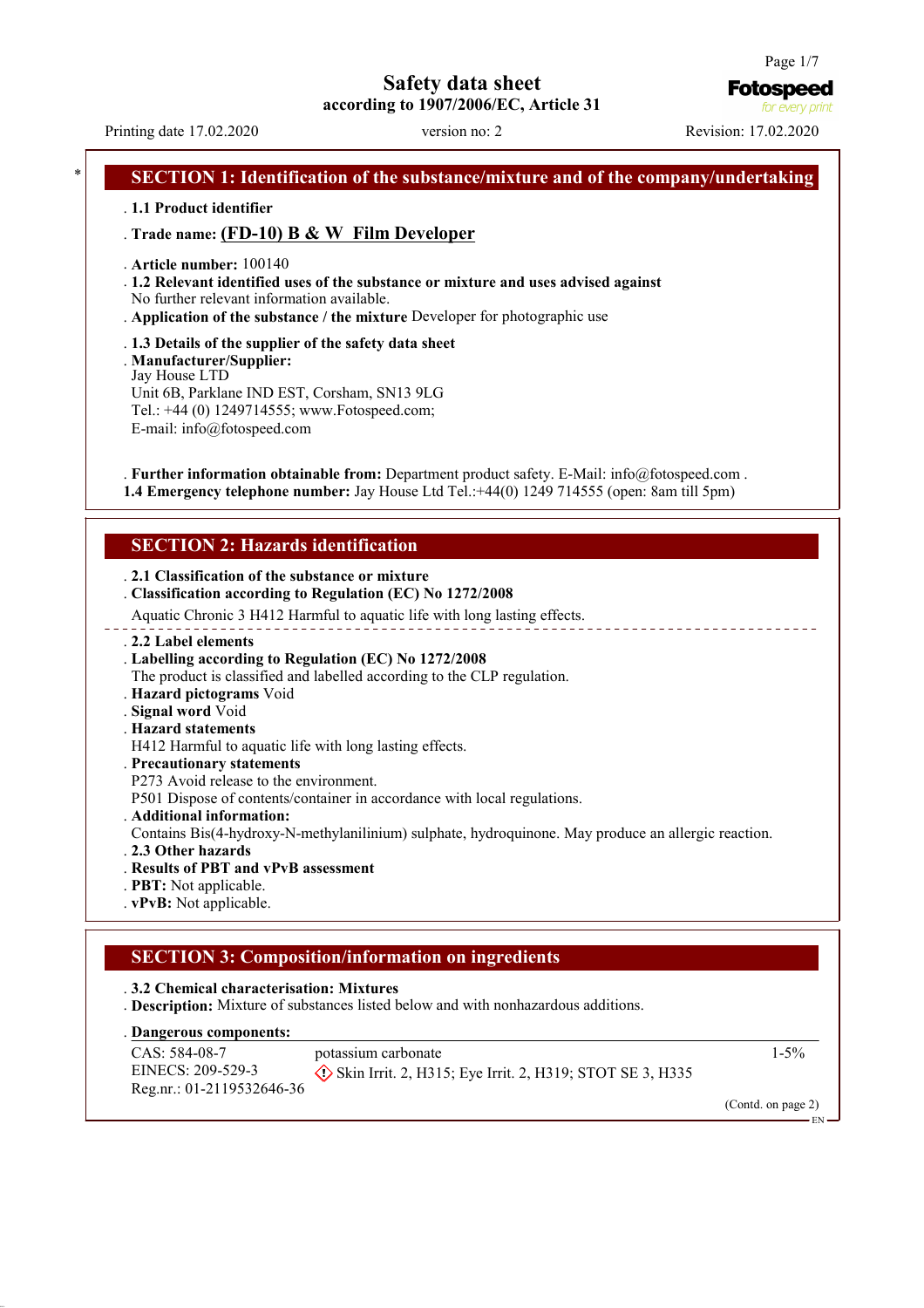**Fotospeed** 

for every print

**Trade name: (FD-10) B & W Film Developer**

|                                                                                                  |                                                                                                                                                                                  | (Cond. of page 1) |  |  |
|--------------------------------------------------------------------------------------------------|----------------------------------------------------------------------------------------------------------------------------------------------------------------------------------|-------------------|--|--|
| $CAS: 55-55-0$                                                                                   | Bis(4-hydroxy-N-methylanilinium) sulphate                                                                                                                                        | $0.1 - 1\%$       |  |  |
| EINECS: 200-237-1                                                                                | STOT RE 2, H373; $\Leftrightarrow$ Aquatic Acute 1, H400; Aquatic Chronic 1,<br>Index number: 650-031-00-4 H410; $\langle \cdot \rangle$ Acute Tox. 4, H302; Skin Sens. 1, H317  |                   |  |  |
| CAS: 123-31-9                                                                                    | hydroquinone                                                                                                                                                                     | $01 - 1\%$        |  |  |
| EINECS: 204-617-8<br>Reg.nr.: 01-2119524016-51                                                   | <b>◆</b> Muta. 2, H341; Carc. 2, H351; ◆ Eye Dam. 1, H318; ◆ Aquatic<br>Index number: 604-005-00-4 Acute 1, H400 (M=10); $\bigtriangleup$ Acute Tox. 4, H302; Skin Sens. 1, H317 |                   |  |  |
| $CAS: 92-43-3$                                                                                   | 1-Phenyl-3-pyrazolidone                                                                                                                                                          | $0.1 - 1\%$       |  |  |
| EINECS: 202-155-1                                                                                | $\Diamond$ Aquatic Chronic 2, H411; $\Diamond$ Acute Tox. 4, H302                                                                                                                |                   |  |  |
| Index number: 606-022-00-2                                                                       |                                                                                                                                                                                  |                   |  |  |
| <b>Additional information:</b> For the wording of the listed hazard phrases refer to section 16. |                                                                                                                                                                                  |                   |  |  |

#### **SECTION 4: First aid measures**

. **4.1 Description of first aid measures**

- . **General information:** Immediately remove any clothing/shoes soiled by the product.
- . **After inhalation:** Supply fresh air; consult doctor in case of complaints.
- . **After skin contact:** Immediately rinse with water.
- . **After eye contact:** Rinse opened eye for several (15 min) under running water.
- . **After swallowing:** Rinse out mouth and then drink plenty of water.
- . **4.2 Most important symptoms and effects, both acute and delayed**
- No further relevant information available.
- . **4.3 Indication of any immediate medical attention and special treatment needed**

No further relevant information available.

#### **SECTION 5: Firefighting measures**

#### . **5.1 Extinguishing media**

- . **Suitable extinguishing agents:**
- CO2, powder or water spray. Fight larger fires with water spray or alcohol resistant foam.
- . **5.2 Special hazards arising from the substance or mixture**
- Nitrogen oxides (NOx)
- Carbon monoxide (CO)
- Sulphur dioxide (SO2)
- . **5.3 Advice for firefighters**
- . **Protective equipment:** No special measures required.

#### **SECTION 6: Accidental release measures**

. **6.1 Personal precautions, protective equipment and emergency procedures** Ensure adequate ventilation . **6.2 Environmental precautions:** Inform respective authorities in case of seepage into water course or sewage system. Dilute with plenty of water. Do not allow to enter sewers/ surface or ground water. . **6.3 Methods and material for containment and cleaning up:** Absorb with liquid-binding material (sand, diatomite, acid binders, universal binders, sawdust).

Pick up mechanically.

- . **6.4 Reference to other sections**
- See Section 7 for information on safe handling.

See Section 8 for information on personal protection equipment.

(Contd. on page 3)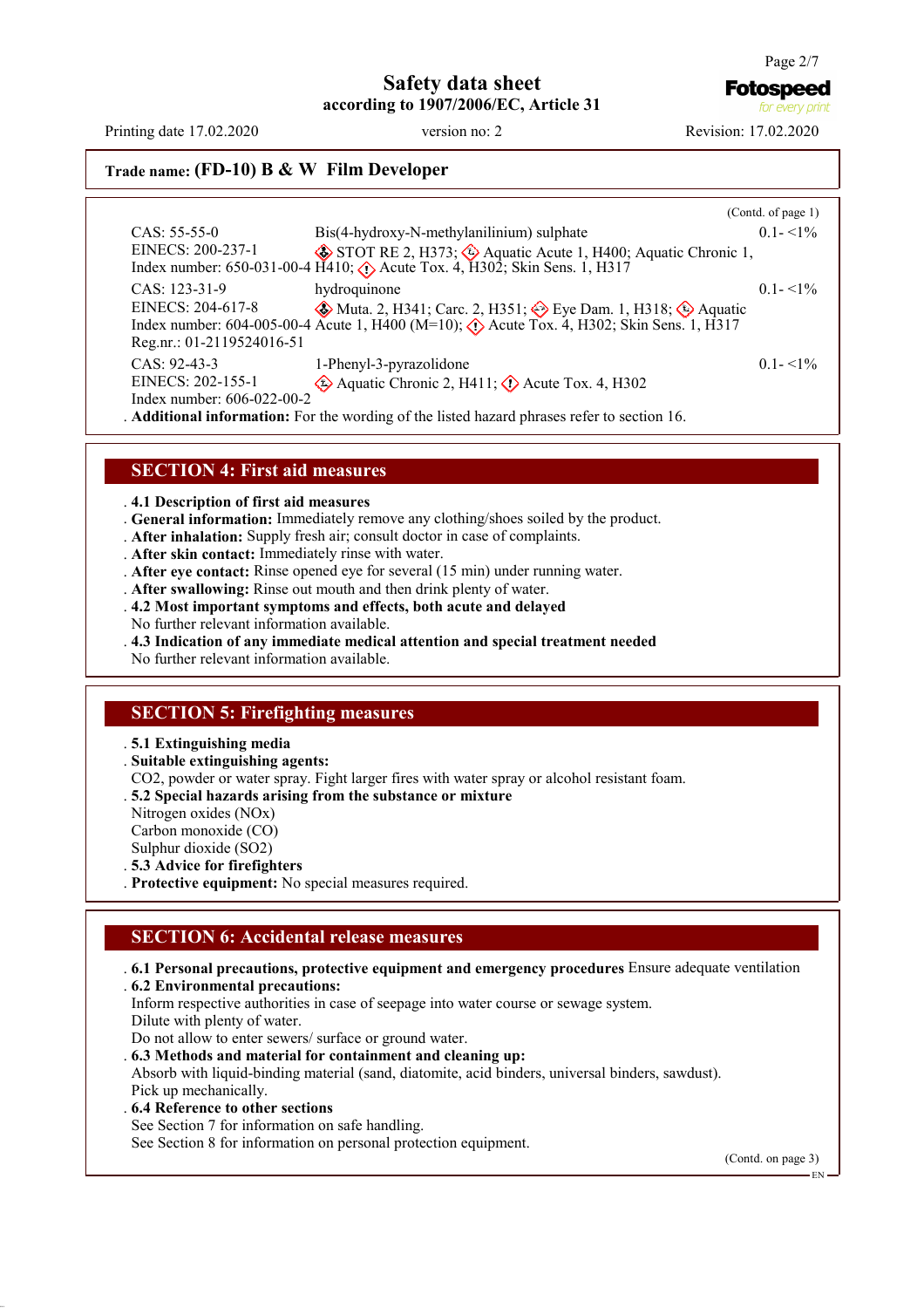**Fotospeed** for every print

# **Safety data sheet according to 1907/2006/EC, Article 31**

Printing date 17.02.2020 version no: 2 Revision: 17.02.2020

**Trade name: (FD-10) B & W Film Developer**

(Contd. of page 2)

See Section 13 for disposal information.

## **SECTION 7: Handling and storage**

. **7.1 Precautions for safe handling** Ensure good ventilation/exhaustion at the workplace.

. **Information about fire - and explosion protection:** No special measures required.

. **7.2 Conditions for safe storage, including any incompatibilities**

. **Storage:**

. **Requirements to be met by storerooms and receptacles:** Store only in the original receptacle.

. **Information about storage in one common storage facility:** Store away from foodstuffs.

. **Further information about storage conditions:**

Protect from heat and direct sunlight.

Recommended storage temperature: 5-30°C

Protect from exposure to the light.

. **7.3 Specific end use(s)** No further relevant information available.

## **SECTION 8: Exposure controls/personal protection**

. **Additional information about design of technical facilities:** No further data; see item 7.

. **8.1 Control parameters**

#### **Ingredients with limit values that require monitoring at the workplace:** .

**102-71-6 Triethanolamine (5-10%)**

TLV (USA) Long-term value: 5 mg/m<sup>3</sup>

. **Additional information:** The lists valid during the making were used as basis.

- . **8.2 Exposure controls**
- . **Personal protective equipment:**
- . **General protective and hygienic measures:**

The usual precautionary measures are to be adhered to when handling chemicals.

Keep away from foodstuffs, beverages and feed.

Wash hands before breaks and at the end of work.

Do not inhale gases / fumes / aerosols.

Avoid contact with the eyes and skin.

. **Respiratory protection:** Not required.

. **Protection of hands:**



Protective gloves

Impervious gloves

The glove material has to be impermeable and resistant to the product/ the substance/ the preparation.

Selection of the glove material on consideration of the penetration times, rates of diffusion and the degradation . **Material of gloves**

The selection of the suitable gloves does not only depend on the material, but also on further marks of quality and varies from manufacturer to manufacturer. As the product is a preparation of several substances, the resistance of the glove material can not be calculated in advance and has therefore to be checked prior to the application.

Butyl rubber, BR Nitrile rubber, NBR Neoprene gloves

. **Penetration time of glove material** Gove material breakthroug-time layer thickness

Butyl rubber:  $\geq 480$  min  $\geq 0,4$ mm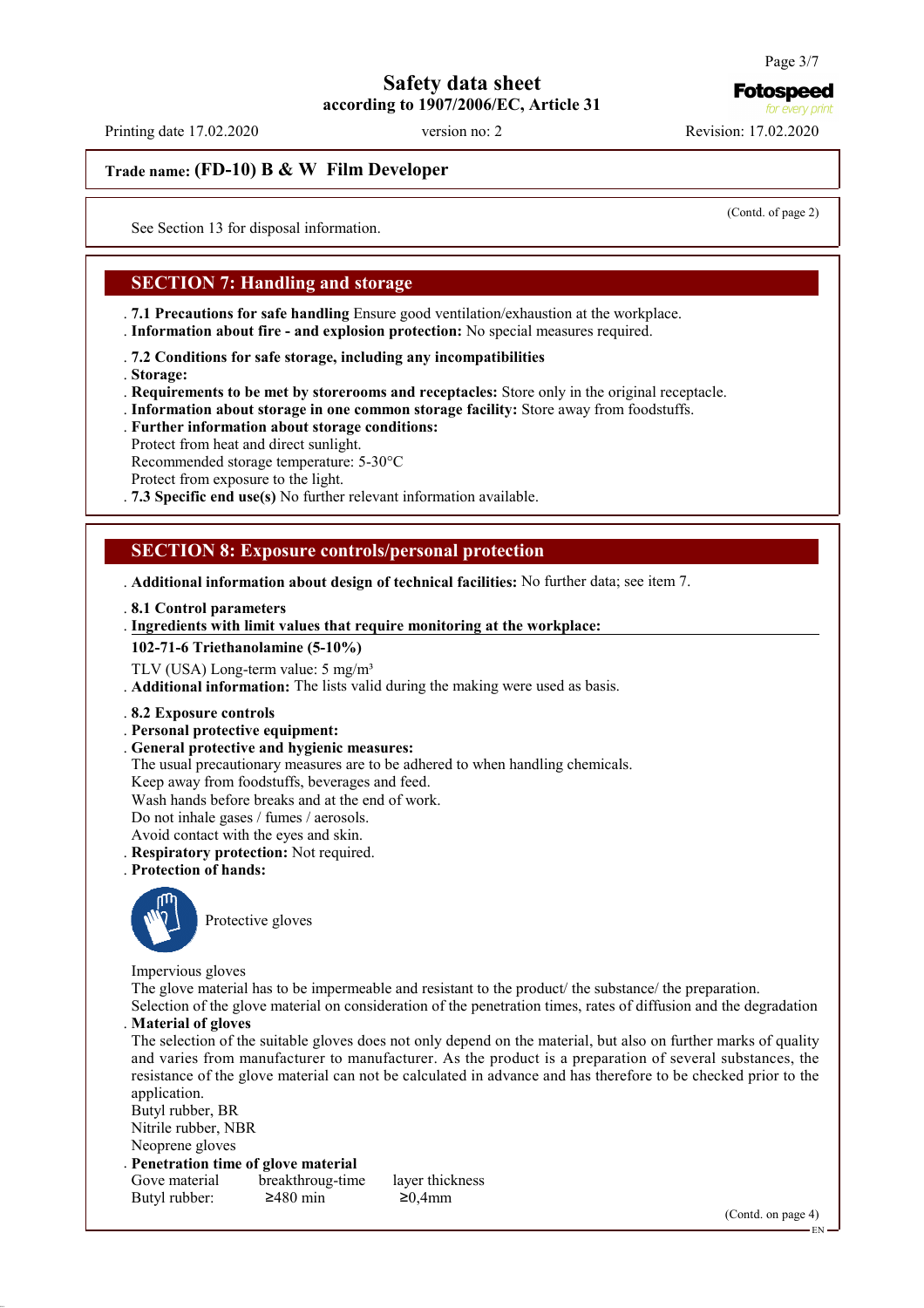**Fotospeed** for every print

# **Trade name: (FD-10) B & W Film Developer**

Nitrile rubber: 2480 min 20,38mm<br>Neoprene: 2240 min 20,65mm Neoprene:

(Contd. of page 3)

The exact break trough time has to be found out by the manufacturer of the protective gloves and has to be observed.

. **Eye protection:** Goggles recommended during refilling

. **Body protection:** Protective work clothing

| <b>SECTION 9: Physical and chemical properties</b>          |                                               |  |  |
|-------------------------------------------------------------|-----------------------------------------------|--|--|
| . 9.1 Information on basic physical and chemical properties |                                               |  |  |
| <b>General Information</b>                                  |                                               |  |  |
| . Appearance:                                               |                                               |  |  |
| Form:                                                       | Fluid                                         |  |  |
| Colour:                                                     | Light yellow                                  |  |  |
| . Odour:                                                    | Odourless                                     |  |  |
| . pH-value at $20 °C$ :                                     | $\sim$ 10                                     |  |  |
| . Change in condition                                       |                                               |  |  |
| Melting point/freezing point:                               | <b>Undetermined</b>                           |  |  |
| Initial boiling point and boiling range: $>100 °C$          |                                               |  |  |
| . Flash point:                                              | Not applicable.                               |  |  |
| . Auto-ignition temperature:                                | Product is not selfigniting.                  |  |  |
| . Explosive properties:                                     | Product does not present an explosion hazard. |  |  |
| . Vapour pressure at $20 °C$ :                              | $23$ hPa                                      |  |  |
| . Density at $20^{\circ}$ C:                                | $1.113$ g/cm <sup>3</sup>                     |  |  |
| . Solubility in / Miscibility with                          |                                               |  |  |
| water:                                                      | Fully miscible.                               |  |  |
| Solvent content:                                            |                                               |  |  |
| Organic solvents:                                           | $9.8\%$                                       |  |  |
| Water:                                                      | 50-90 %                                       |  |  |
| <b>Solids content:</b>                                      | $0.0\%$                                       |  |  |
| .9.2 Other information                                      | No further relevant information available.    |  |  |

### **SECTION 10: Stability and reactivity**

. **10.1 Reactivity** No further relevant information available.

. **10.2 Chemical stability**

. **Thermal decomposition / conditions to be avoided:** Stable at environment temperature.

- . **10.3 Possibility of hazardous reactions** Reacts with acids releasing sulphur dioxide.
- . **10.4 Conditions to avoid** No further relevant information available.

. **10.5 Incompatible materials:**

Nitrogen oxides (NOx)

Carbon monoxide (CO)

Sulphur dioxide (SO2)

. **10.6 Hazardous decomposition products:** Irritant gases/vapours

(Contd. on page 5)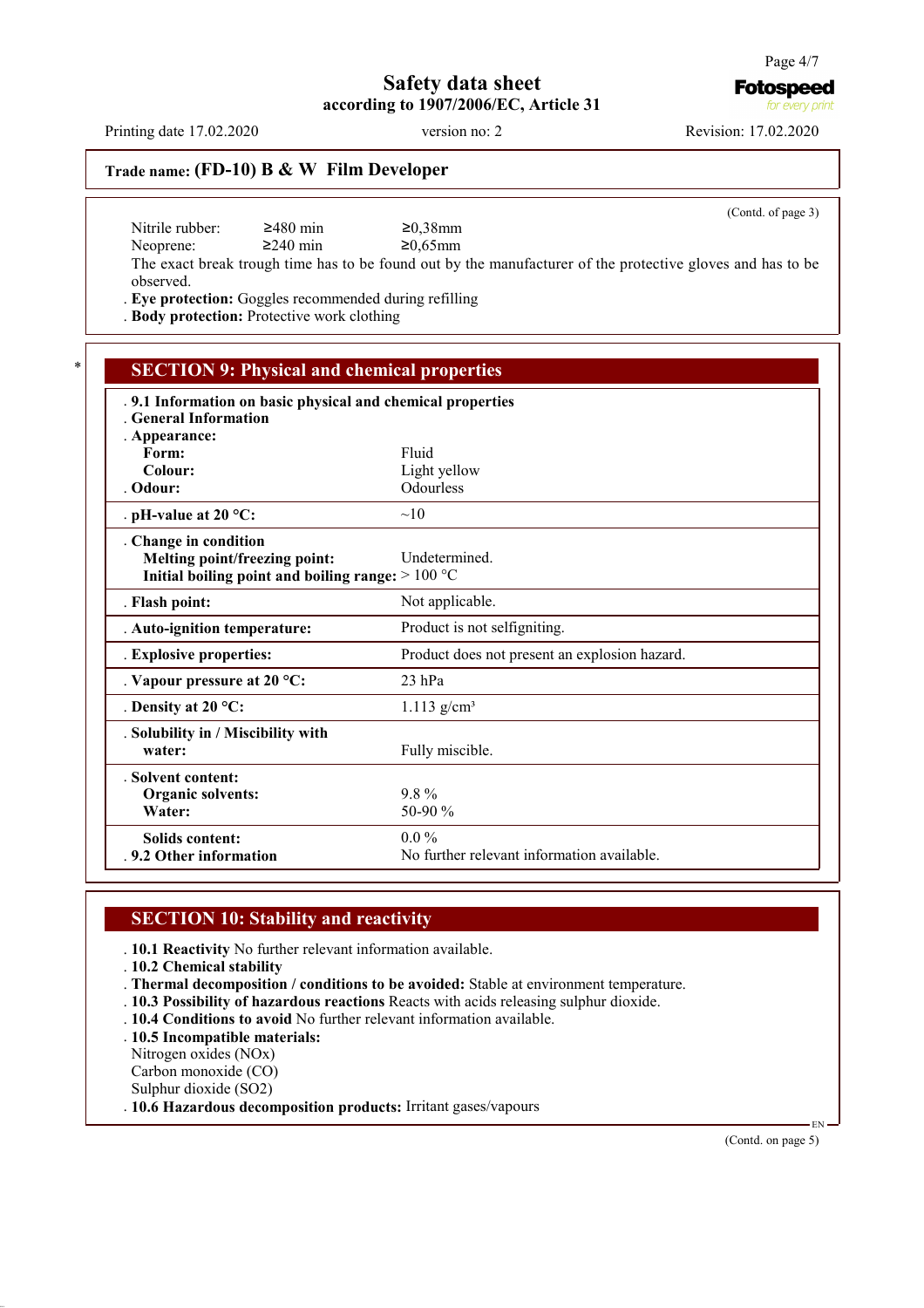## **Trade name: (FD-10) B & W Film Developer**

(Contd. of page 4)

#### **SECTION 11: Toxicological information**

. **11.1 Information on toxicological effects**

- . **Acute toxicity** Based on available data, the classification criteria are not met.
- . **Primary irritant effect:**

. **Skin corrosion/irritation** Based on available data, the classification criteria are not met.

- . **Serious eye damage/irritation** Based on available data, the classification criteria are not met.
- . **Respiratory or skin sensitisation** Based on available data, the classification criteria are not met.
- . **CMR effects (carcinogenity, mutagenicity and toxicity for reproduction)**
- . **Germ cell mutagenicity** Based on available data, the classification criteria are not met.
- . **Carcinogenicity** Based on available data, the classification criteria are not met.
- . **Reproductive toxicity** Based on available data, the classification criteria are not met.
- . **STOT-single exposure** Based on available data, the classification criteria are not met.
- . **STOT-repeated exposure** Based on available data, the classification criteria are not met.
- . **Aspiration hazard** Based on available data, the classification criteria are not met.

#### **SECTION 12: Ecological information**

- . **12.1 Toxicity**
- **Aquatic toxicity:** .

#### **55-55-0 Bis(4-hydroxy-N-methylanilinium) sulphate**

- EC50 72h: 10 mg/l (alg)
	- 19 mg/l (daphnia magna (Water flea))

48h: 0.02 mg/l (Invertebrates)

- . **12.2 Persistence and degradability** No further relevant information available.
- . **12.3 Bioaccumulative potential** No further relevant information available.
- . **12.4 Mobility in soil** No further relevant information available.
- . **Ecotoxical effects:**
- . **Remark:** Harmful to fish
- . **Additional ecological information:**
- . **General notes:**

Do not allow product to reach ground water, water course or sewage system.

Harmful to aquatic organisms

Water hazard class 2 (German Regulation) (Self-assessment): hazardous for water

Danger to drinking water if even small quantities leak into the ground.

- . **12.5 Results of PBT and vPvB assessment**
- . **PBT:** Not applicable.
- . **vPvB:** Not applicable.
- . **12.6 Other adverse effects** No further relevant information available.

## **SECTION 13: Disposal considerations**

#### . **13.1 Waste treatment methods**

. **Recommendation**

Must not be disposed together with household garbage. Do not allow product to reach sewage system. **European waste catalogue** .

09 01 01\* water-based developer and activator solutions

#### . **Uncleaned packaging:**

. **Recommendation:** Disposal must be made according to official regulations.

(Contd. on page 6)

EN

Page 5/7

**Fotospeed** for every print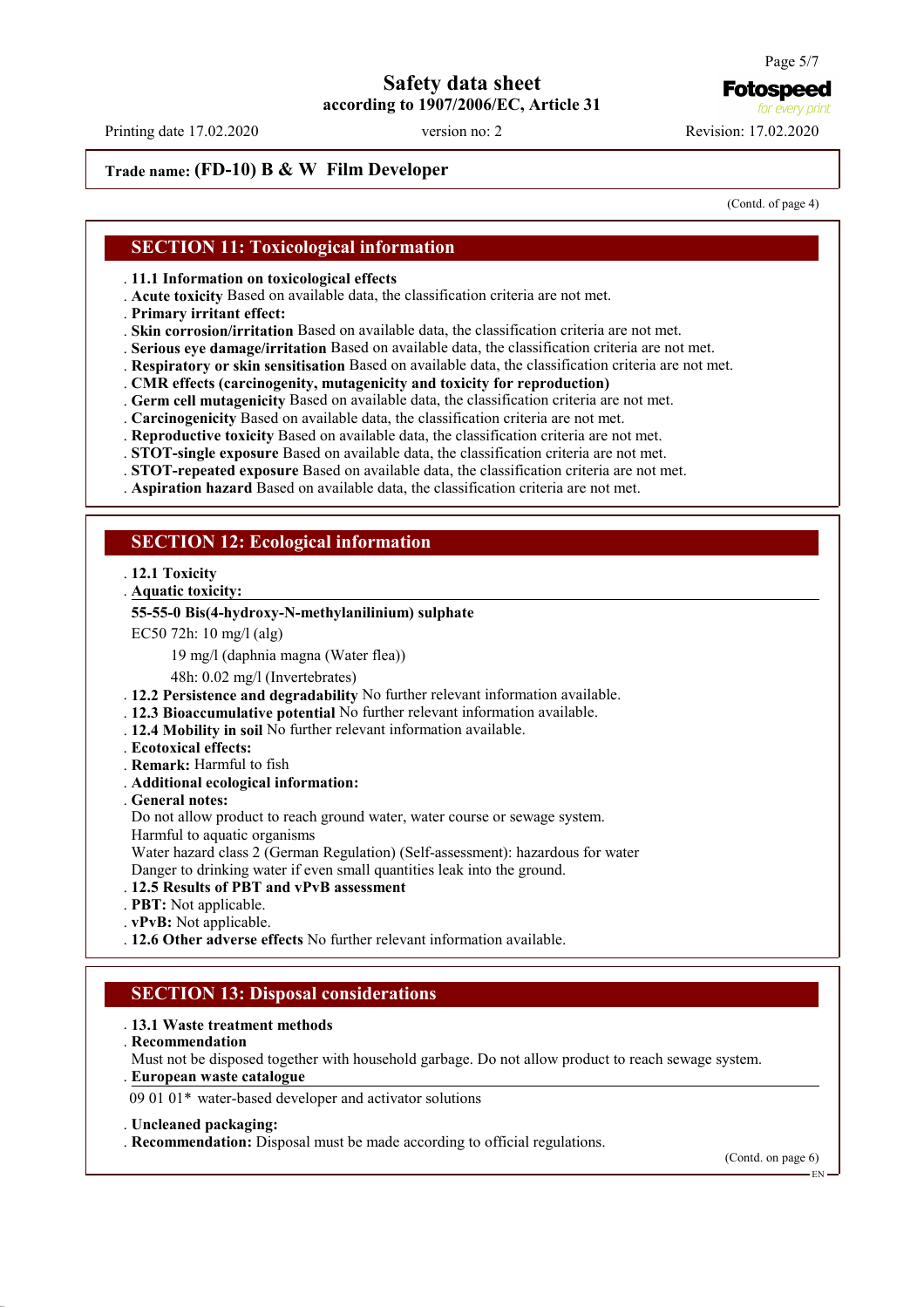Printing date 17.02.2020 version no: 2 Revision: 17.02.2020

## **Trade name: (FD-10) B & W Film Developer**

. **Recommended cleansing agents:** Water, if necessary together with cleansing agents.

| <b>SECTION 14: Transport information</b>                                                        |                 |  |
|-------------------------------------------------------------------------------------------------|-----------------|--|
| $.14.1$ UN-Number<br>. ADR, ADN, IMDG, IATA                                                     | Void            |  |
| . 14.2 UN proper shipping name<br>ADR<br>. ADN, IMDG, IATA                                      | Void<br>Void    |  |
| . 14.3 Transport hazard class(es)                                                               |                 |  |
| . ADR, ADN, IMDG, IATA<br>. Class                                                               | Void            |  |
| . 14.4 Packing group<br>. ADR, IMDG, IATA                                                       | Void            |  |
| . 14.5 Environmental hazards:<br>. Marine pollutant:                                            | No              |  |
| . 14.6 Special precautions for user                                                             | Not applicable. |  |
| . 14.7 Transport in bulk according to Annex II of<br>Marpol and the IBC Code<br>Not applicable. |                 |  |
| . UN "Model Regulation":                                                                        | Void            |  |

### **SECTION 15: Regulatory information**

. **15.1 Safety, health and environmental regulations/legislation specific for the substance or mixture**

. **REGULATION (EC) No 1907/2006 ANNEX XVII** Conditions of restriction: 3

. **15.2 Chemical safety assessment:** A Chemical Safety Assessment has not been carried out.

#### **SECTION 16: Other information**

This information is based on our present knowledge. However, this shall not constitute a guarantee for any specific product features and shall not establish a legally valid contractual relationship.

#### . **Relevant phrases**

H302 Harmful if swallowed.

H315 Causes skin irritation.

H317 May cause an allergic skin reaction.

H318 Causes serious eye damage.

H319 Causes serious eye irritation.

H335 May cause respiratory irritation.

H341 Suspected of causing genetic defects.

H351 Suspected of causing cancer.

H373 May cause damage to organs through prolonged or repeated exposure.

H400 Very toxic to aquatic life.

H410 Very toxic to aquatic life with long lasting effects.

H411 Toxic to aquatic life with long lasting effects.

. **Contact:** E: info@fotospeed.com .

**Abbreviations and acronyms:**

RID: Règlement international concernant le transport des marchandises dangereuses par chemin de fer (Regulations Concerning the International Transport of Dangerous Goods by Rail)

IATA-DGR: Dangerous Goods Regulations by the "International Air Transport Association" (IATA)

EN

for every pril

(Contd. of page 5)